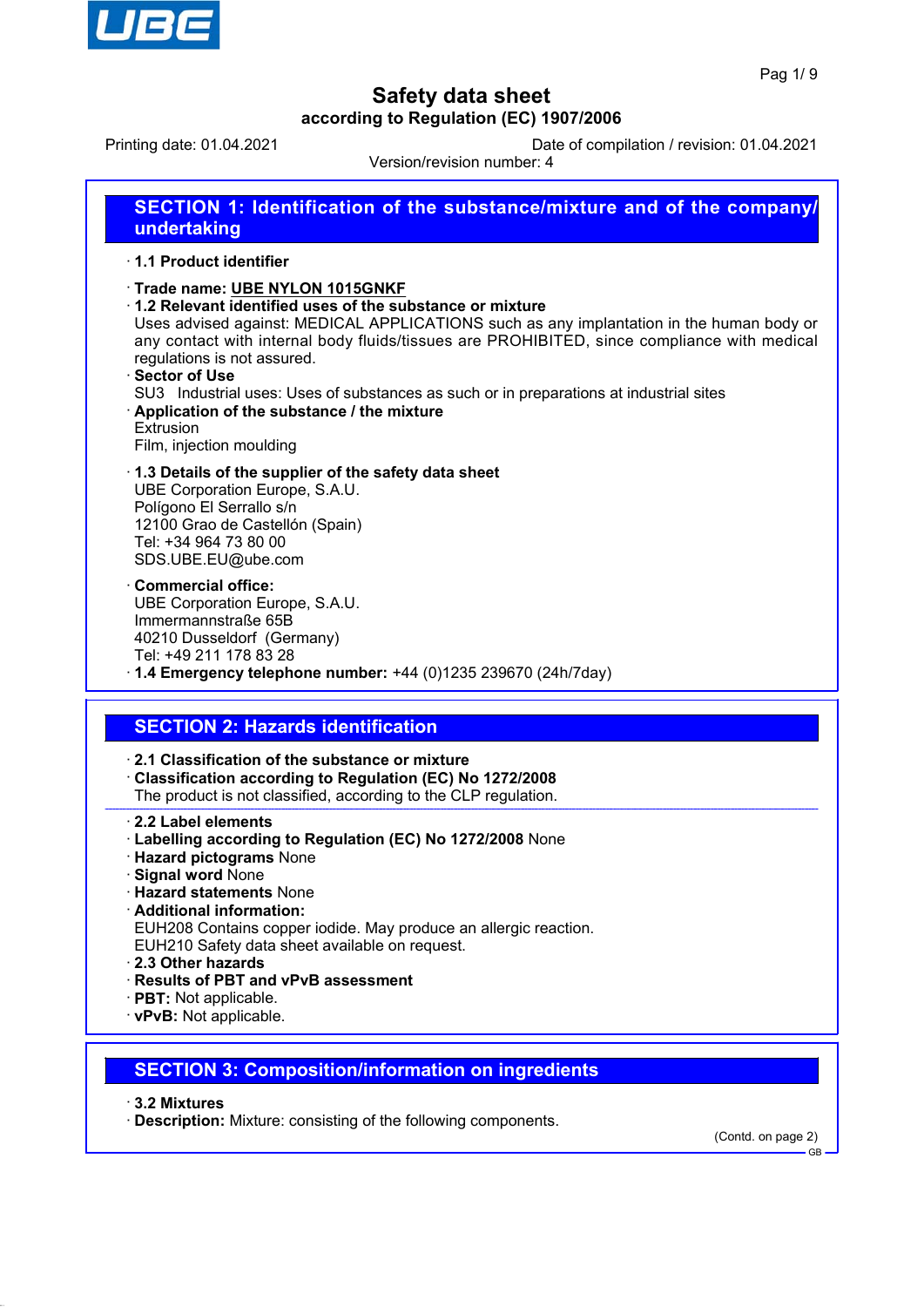

Printing date: 01.04.2021 Date of compilation / revision: 01.04.2021

Version/revision number: 4

#### **Trade name: UBE NYLON 1015GNKF**

| · Dangerous components:                                                                   |                                                                                                                                                                                                                                                     |                  |  |  |  |
|-------------------------------------------------------------------------------------------|-----------------------------------------------------------------------------------------------------------------------------------------------------------------------------------------------------------------------------------------------------|------------------|--|--|--|
| CAS: 7681-65-4                                                                            | copper iodide<br>EINECS: 231-674-6 $\bigotimes$ STOT RE 1, H372; $\bigotimes$ Eye Dam. 1, H318; $\bigotimes$ Aquatic Acute<br>1, H400 (M=10); Aquatic Chronic 2, H411; $\bigotimes$ Acute Tox. 4,<br>H302; Skin Irrit. 2, H315; Skin Sens. 1A, H317 | $≥0.01 - 50.1\%$ |  |  |  |
| · Non dangerous components                                                                |                                                                                                                                                                                                                                                     |                  |  |  |  |
| CAS: 25038-54-4                                                                           | Polyamide 6                                                                                                                                                                                                                                         | 50-100%          |  |  |  |
| CAS: 65997-17-3<br>EINECS: 266-046-0                                                      | <b>Fibrous Glass</b>                                                                                                                                                                                                                                | 25-50%           |  |  |  |
|                                                                                           | <b>Others</b>                                                                                                                                                                                                                                       | $0 - 1%$         |  |  |  |
| Additional information: For the wording of the listed hazard phrases refer to section 16. |                                                                                                                                                                                                                                                     |                  |  |  |  |

## **SECTION 4: First aid measures**

#### · **4.1 Description of first aid measures**

#### · **General information:**

Take affected persons out into the fresh air.

Seek medical treatment.

## · **After inhalation:**

If exposed to vapors from heating and molding material , remove to fresh air .

If symptoms, coughing and discomfort in nose and throat remain, get medical attention.

#### · **After skin contact:**

If redness, itching or burning sensation develops, get medical attention.

After contact with the molten product, cool rapidly with cold water.

Do not pull solidified product off the skin.

Seek medical treatment.

## · **After eye contact:**

Inmediately flush exposed area with copious amounts of tepid water for at least 15 minutes If redness, itching or burning sensation develops, do not rub eyes and immediately get medical attention.

- · **After swallowing:** Rinse out mouth and then drink plenty of water.
- · **4.2 Most important symptoms and effects, both acute and delayed** At molten state, expected to cause burns to skin.

Irreversible dermatitis will occur if you do not wash affected skin immediately and thoroughly.

· **4.3 Indication of any immediate medical attention and special treatment needed** Treatment: Treat according to symptoms (decontamination, vital functions), no known specific antidote.

## **SECTION 5: Firefighting measures**

- · **5.1 Extinguishing media**
- · **Suitable extinguishing agents: Water**
- Fire-extinguishing powder

Carbon dioxide

Use fire extinguishing methods suitable to surrounding conditions.

· **For safety reasons unsuitable extinguishing agents:** Not known

- · **5.2 Special hazards arising from the substance or mixture**
- In case of fire, the following can be released:

Carbon monoxide (CO)

(Contd. on page 3)

GB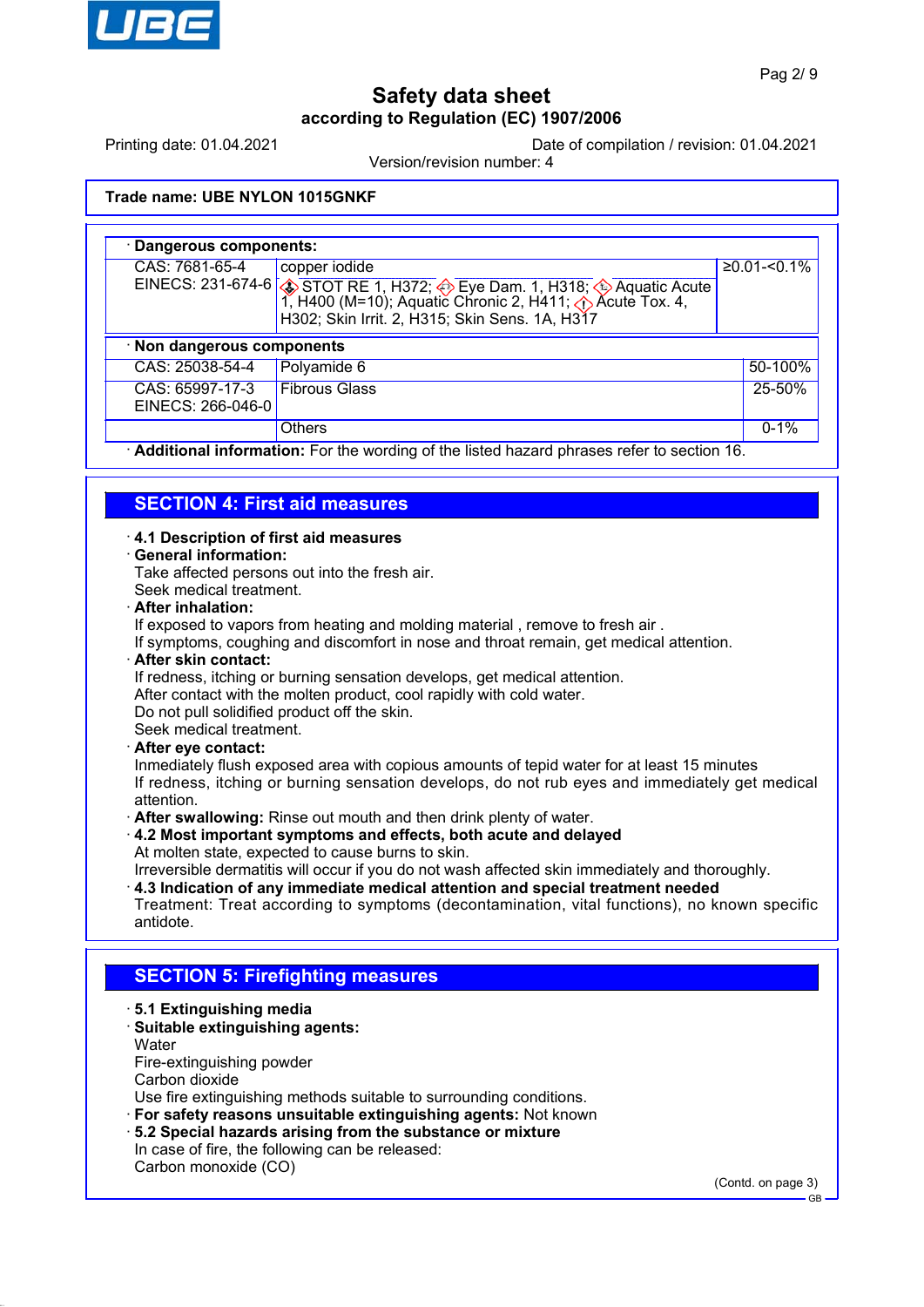

Printing date: 01.04.2021 Date of compilation / revision: 01.04.2021

Version/revision number: 4

#### **Trade name: UBE NYLON 1015GNKF**

Carbon Dioxide (CO2)

Under certain fire conditions, traces of other toxic gases cannot be excluded, e.g.: Hydrogen cyanide (HCN)

Ammonia (NH3)

- · **5.3 Advice for firefighters**
- · **Protective equipment:** Firefighters should wear appropriate protective equipment
- · **Additional information**

Cool endangered receptacles with water spray.

Collect contaminated fire fighting water separately. It must not enter the sewage system.

## **SECTION 6: Accidental release measures**

· **6.1 Personal precautions, protective equipment and emergency procedures** Stop leak if you can do so without risk Remove combustible materials Ensure adequate ventilation Use personal protective equipment as indicated in paragraph 8 · **6.2 Environmental precautions:** Do not allow to enter sewers/ surface or ground water.

· **6.3 Methods and material for containment and cleaning up:**

Sweep up to prevent slipping on polymer pellets Send for recovery or disposal in suitable receptacles.

· **6.4 Reference to other sections** See Section 7 for information on safe handling. See Section 8 for information on personal protection equipment.

### See Section 13 for disposal information.

## **SECTION 7: Handling and storage**

### · **7.1 Precautions for safe handling**

Melted state:

Avoid skin contact with the liquefied material.

Avoid breathing dust/fume/vapours.

Keep away from foodstuffs, beverages and feed.

Immediately remove all soiled and contaminated clothing

Wash hands before breaks and at the end of work.

Do not eat, drink, smoke or sniff while working.

· **Information about fire - and explosion protection:** No special measures required.

· **7.2 Conditions for safe storage, including any incompatibilities**

- · **Storage:**
- · **Requirements to be met by storerooms and receptacles:**

Store in cool, dry conditions in well sealed receptacles. · **Information about storage in one common storage facility:** Not required.

- · **Further information about storage conditions:** None.
- · **7.3 Specific end use(s)** See item 1.2

(Contd. on page 4)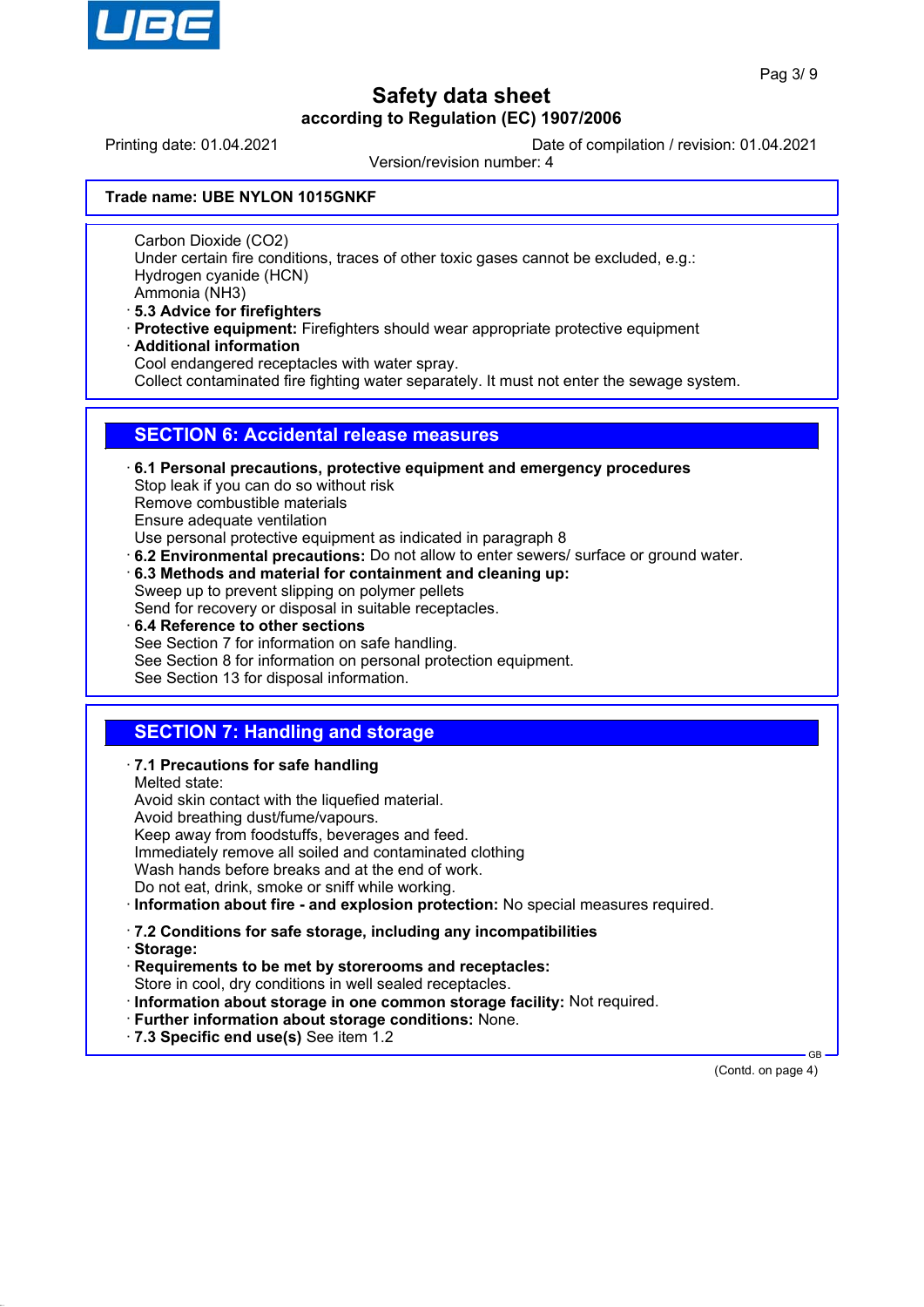

Printing date: 01.04.2021 Date of compilation / revision: 01.04.2021

Version/revision number: 4

#### **Trade name: UBE NYLON 1015GNKF**

## **SECTION 8: Exposure controls/personal protection**

#### · **8.1 Control parameters**

· **Ingredients with limit values that require monitoring at the workplace:**

**7681-65-4 copper iodide (<0.1%)**

WEL (Great Britain) Short-term value: 2 mg/m<sup>3</sup> Long-term value:  $1 \text{ ma/m}^3$ dusts and mists, as Cu

· **Additional information:** The lists valid during the making were used as basis.

- · **8.2 Exposure controls**
- · **Appropriate engineering controls**

Adequate ventilation should be maintained at handing.

Additionally, local exhaust ventilation recommended at melting process.

- · **Individual protection measures, such as personal protective equipment**
- · **General protective and hygienic measures:**
- Wash hands before breaks and at the end of work.

In accordance with Directive 89/686/EEC on personal protective equipment

- · **Respiratory protection:**
- Not necessary if room is well-ventilated.

Unnecessary under normal processing

Melted state:

Wear a respirator conforming to EN140 at least with Type A filter.

· **Hand protection**



Protective gloves

## Molten state:

Heat protection gloves

The glove material has to be impermeable and resistant to the product/ the substance/ the preparation.

Due to missing tests no recommendation to the glove material can be given for the product/ the preparation/ the chemical mixture.

Selection of the glove material on consideration of the penetration times, rates of diffusion and the degradation

#### · **Material of gloves**

Leather gloves

The selection of the suitable gloves does not only depend on the material, but also on further marks of quality and varies from manufacturer to manufacturer. As the product is a preparation of several substances, the resistance of the glove material can not be calculated in advance and has therefore to be checked prior to the application.

#### · **Eye/face protection**



Safety glasses

Safety goggles should be worn. At treating hot polymer or molten polymer, face shield should be recommended.

**Skin and body protection: Protective work clothing** 

(Contd. on page 5)

GB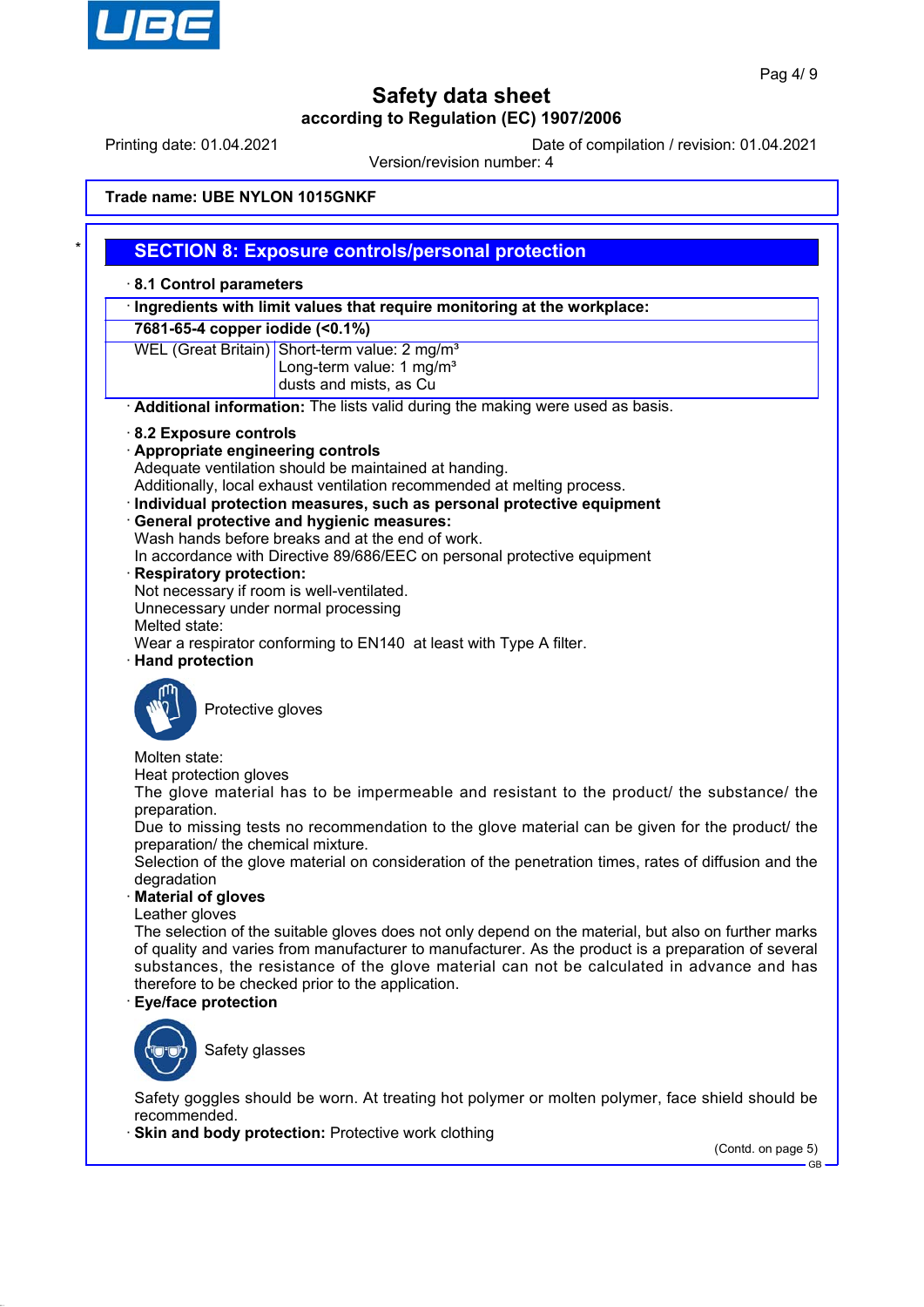

Printing date: 01.04.2021 Date of compilation / revision: 01.04.2021

Version/revision number: 4

#### **Trade name: UBE NYLON 1015GNKF**

· **Environmental exposure controls** Prevent the material from spreading into the environment.

#### **SECTION 9: Physical and chemical properties** · **9.1 Information on basic physical and chemical properties** · **General Information** · **Physical state** Solid · **Colour:** Black · **Odour:** Light · **Odour threshold:** Not determined. · **Melting point/freezing point:** Not determined for mixture. · **Boiling point or initial boiling point and boiling range boiling range Not determined for mixture. • Flammability Electermined for mixture.** Not determined for mixture. · **Lower and upper explosion limit Example 2.1 Lower:** Not applicable. **· Upper:** Not applicable. · **Flash point:** Not applicable. · **Auto-ignition temperature:** Not determined for mixture. · Decomposition temperature: **PH** Not applicable. · **Viscosity:** · **Kinematic viscosity** Not applicable. · **Dynamic:** Not applicable. · **Solubility water:** Soluble. · **Partition coefficient n-octanol/water (log** value) value value value value value value value value value value value value value value value value value v · **Vapour pressure:** Not applicable. · **Density and/or relative density · Density:** Not determined. **Relative density** Relative density **Vapour density** Not applicable. · **9.2 Other information** · **Appearance:** · **Form:** Pellets · **Important information on protection of health and environment, and on safety.** · **Ignition temperature If the Contract Contract Contract Contract Contract Contract Contract Contract Contract Contract Contract Contract Contract Contract Contract Contract Contract Contract Contract Contract Contract** · **Explosive properties:** Product does not present an explosion hazard. · **Solvent content:** · **Solids content:** 100.0 % · **Freezing point** · **Evaporation rate Not applicable.** · **Information with regard to physical hazard classes Explosives** None

None

(Contd. on page 6)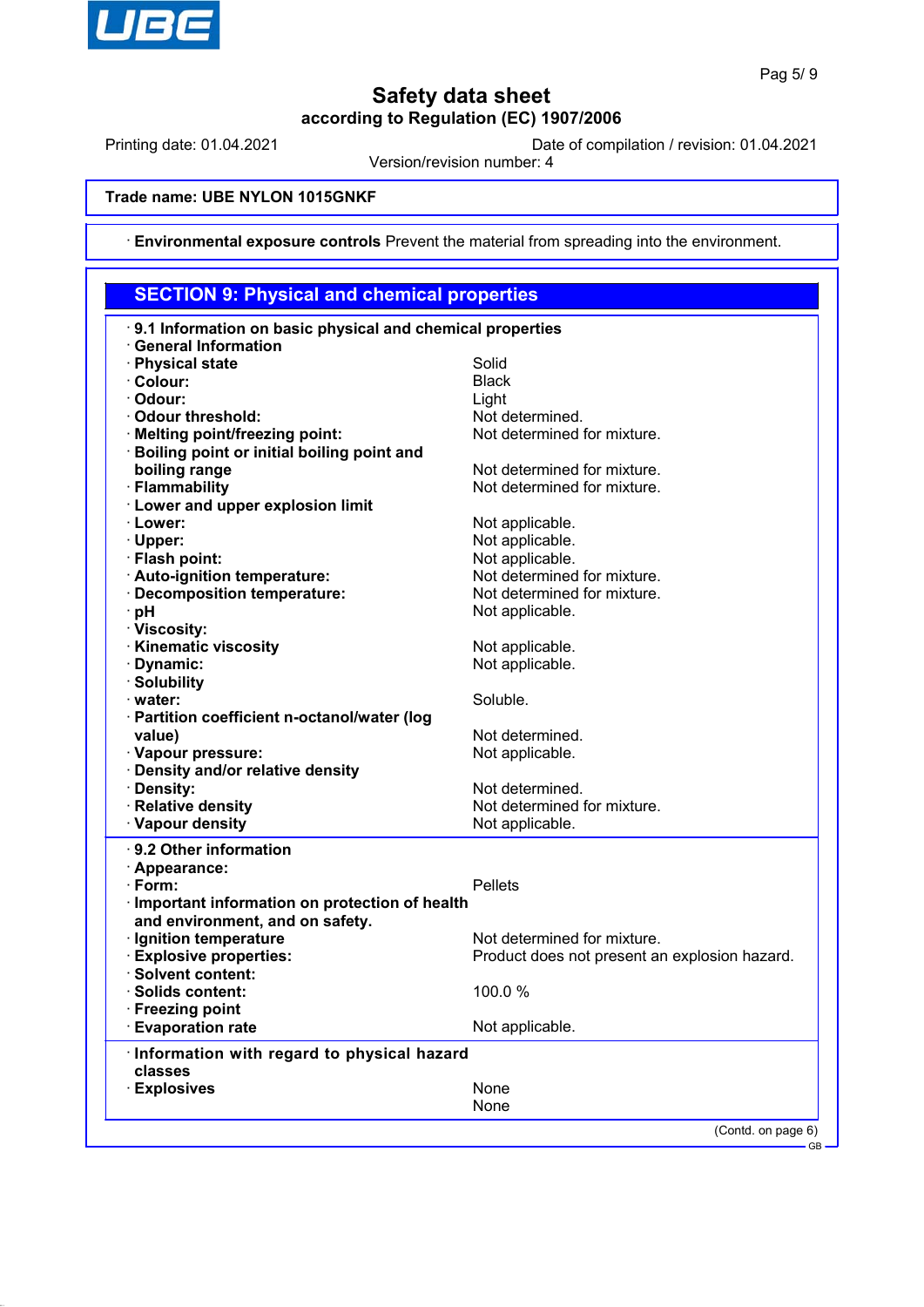

Printing date: 01.04.2021 Date of compilation / revision: 01.04.2021

Version/revision number: 4

| Trade name: UBE NYLON 1015GNKF |  |  |  |
|--------------------------------|--|--|--|
|--------------------------------|--|--|--|

| · Flammable gases                       | None |
|-----------------------------------------|------|
|                                         | None |
| · Aerosols                              | None |
|                                         | None |
| · Oxidising gases                       | None |
|                                         | None |
| · Gases under pressure                  | None |
|                                         | None |
| · Flammable liquids                     | None |
|                                         | None |
| · Flammable solids                      | None |
|                                         | None |
| · Self-reactive substances and mixtures | None |
|                                         | None |
| · Pyrophoric liquids                    | None |
|                                         | None |
| · Pyrophoric solids                     | None |
|                                         | None |
| · Self-heating substances and mixtures  | None |
|                                         | None |
| · Substances and mixtures, which emit   |      |
| flammable gases in contact with water   | None |
|                                         | None |
| · Oxidising liquids                     | None |
|                                         | None |
| · Oxidising solids                      | None |
|                                         | None |
| · Organic peroxides                     | None |
|                                         | None |
| Corrosive to metals                     | None |
|                                         | None |
| <b>Desensitised explosives</b>          | None |
|                                         | None |

## **SECTION 10: Stability and reactivity**

- · **10.1 Reactivity** Stable under ordinary conditions of use and storage.
- · **10.2 Chemical stability**
- Stable at environment temperature.
- The product is stable if stored and handled as prescribed/indicated
- · **Thermal decomposition / conditions to be avoided:** No decomposition if used according to specifications.
- · **10.3 Possibility of hazardous reactions**
- No hazardous reactions if stored and handled as prescribed/indicated.
- · **10.4 Conditions to avoid**

Avoid heat, flames, sparks and other sources of ignition.

- Avoid high temperature
- · **10.5 Incompatible materials:** Oxidizing agents, acids, bases and reactive agents.
- · **10.6 Hazardous decomposition products:**
- Carbon monoxide and carbon dioxide

Hydrogen cyanide (prussic acid)

(Contd. on page 7)

GB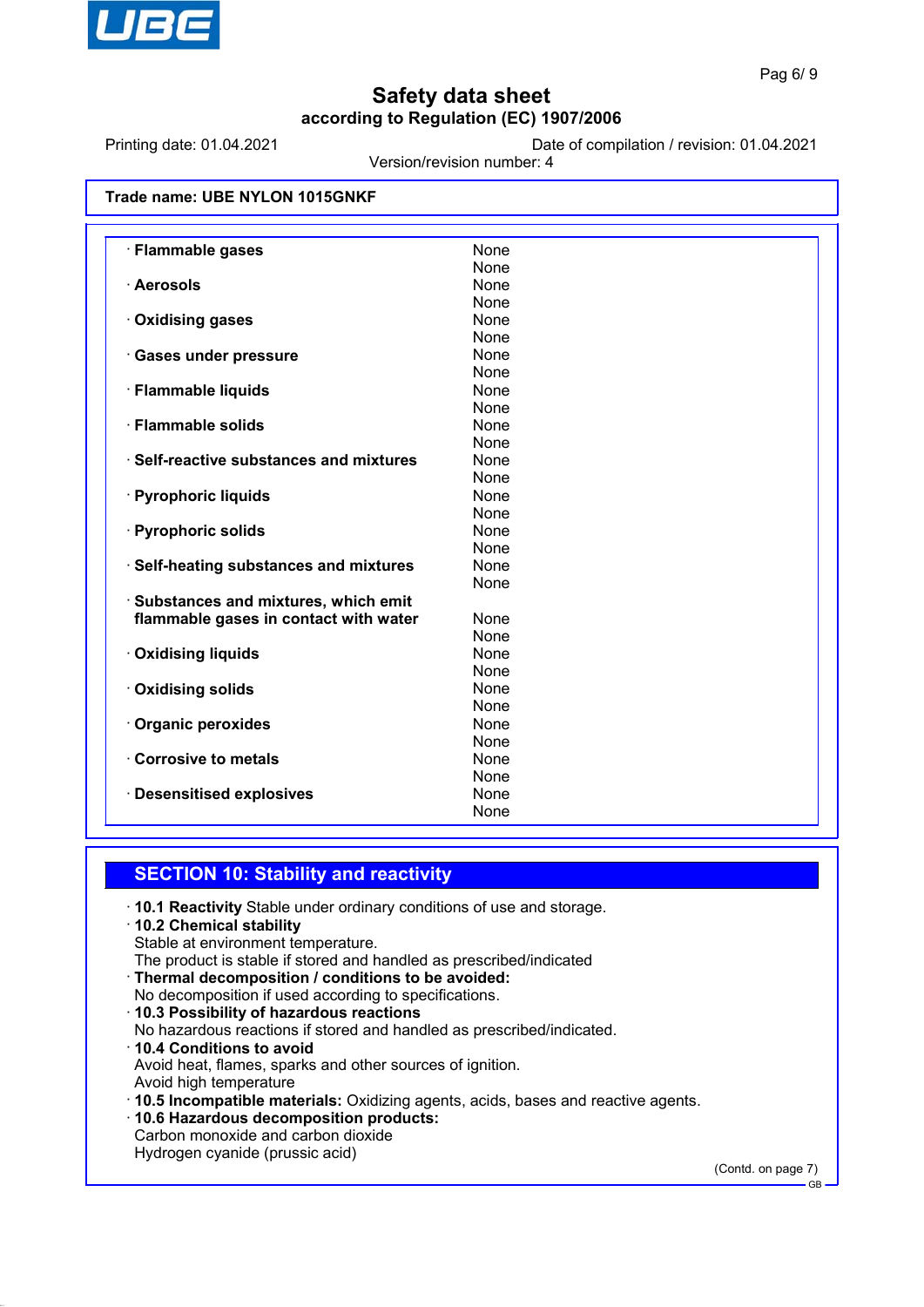

Printing date: 01.04.2021 Date of compilation / revision: 01.04.2021

Version/revision number: 4

#### **Trade name: UBE NYLON 1015GNKF**

Ammonia

## **SECTION 11: Toxicological information**

- · **11.1 Information on hazard classes as defined in Regulation (EC) No 1272/2008**
- · **Acute toxicity**
- · **LD/LC50 values relevant for classification:**

#### **7681-65-4 copper iodide**

Oral LD50 300-2,000 mg/kg (rat)

Dermal LD50 >2,000 mg/kg (rat) (OECD 402)

**Skin corrosion/irritation Not classified (Lack of data)** 

- **Respiratory or skin sensitisation** Not classified (Lack of data)
- · **Other information (about experimental toxicology):**
- Aspiration hazard: No further relevant information available.
- · **Additional toxicological information:**
- · **CMR effects (carcinogenity, mutagenicity and toxicity for reproduction)**
- No further relevant information available.
- · **11.2 Information on other hazards**

### · **Endocrine disrupting properties**

None of the ingredients is listed.

## **SECTION 12: Ecological information**

· **12.1 Toxicity**

#### · **Aquatic toxicity:**

### **7681-65-4 copper iodide**

EC50(72h) 0.13 mg/L (green algae) (OECD 201)

- LC50 (96 h)  $\vert$  1.67 mg/l (Oncorhynchus mykiss) (OECD 203)
- EC50 (48 h)  $\vert$  0.59 mg/l (daphnia magna)
- $NOEC$   $|0.03$  mg/L /(7d) (algae)
- · **12.2 Persistence and degradability** No further relevant information available.
- · **12.3 Bioaccumulative potential** No further relevant information available.
- · **12.4 Mobility in soil** No further relevant information available.
- · **12.5 Results of PBT and vPvB assessment**
- · **PBT:** Not applicable.
- · **vPvB:** Not applicable.
- · **12.6 Endocrine disrupting properties**
- For information on endocrine disrupting properties see section 11.
- · **12.7 Other adverse effects**
- · **Additional ecological information:**
- · **General notes:**

Do not allow product to reach ground water, water course or sewage system.

Danger to drinking water if even small quantities leak into the ground.

(Contd. on page 8)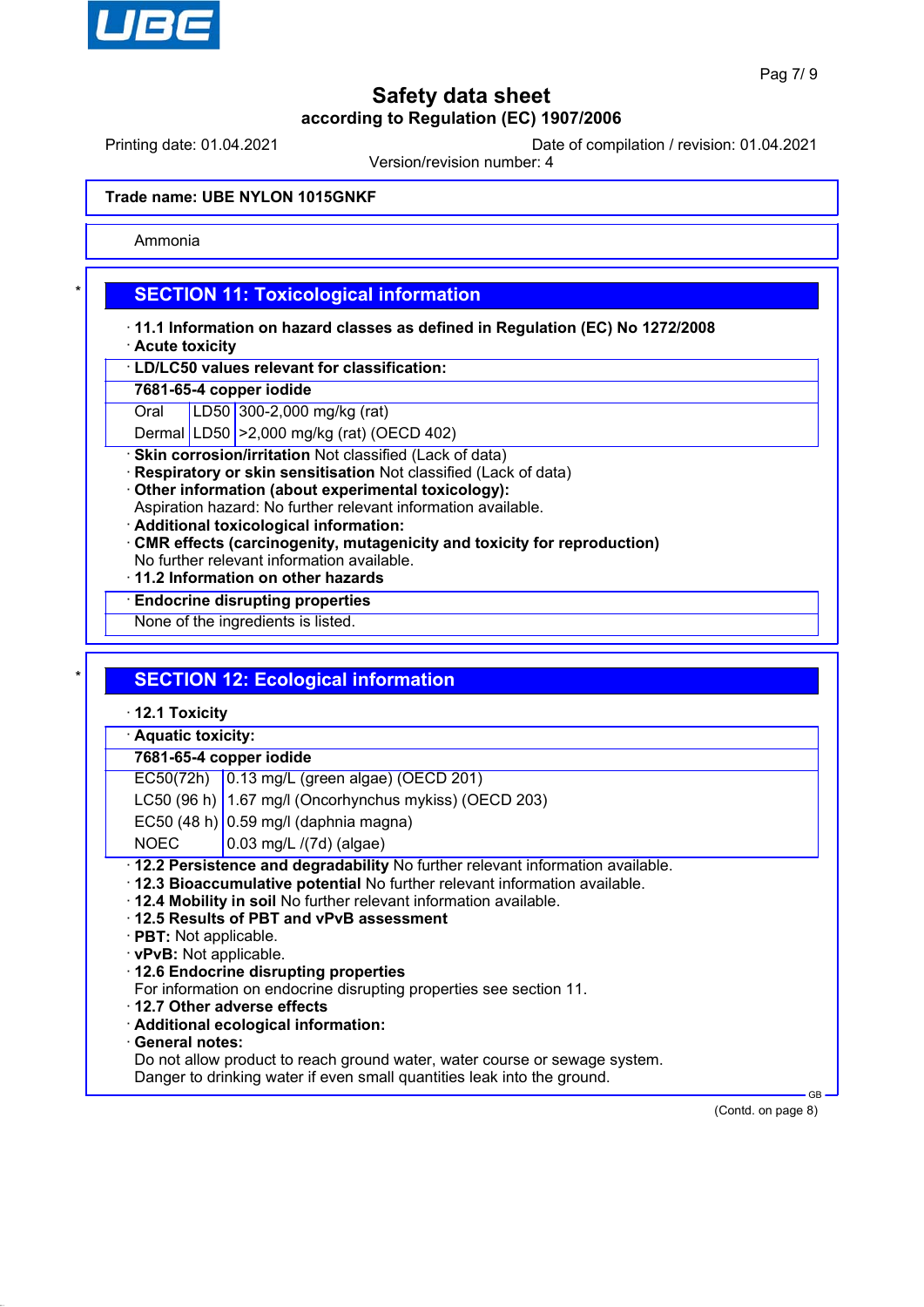

Printing date: 01.04.2021 Date of compilation / revision: 01.04.2021

Version/revision number: 4

#### **Trade name: UBE NYLON 1015GNKF**

### **SECTION 13: Disposal considerations**

· **13.1 Waste treatment methods**

#### · **Recommendation**

Chemical residues generally count as special waste

Disposal must be made according to official regulations.

Must not be disposed together with household garbage. Do not allow product to reach sewage system.

· **Uncleaned packaging:**

· **Recommendation:**

Packaging may contain residues of the product and should be treated accordingly.

· **Recommended cleansing agents:** Water, if necessary together with cleansing agents.

| <b>SECTION 14: Transport information</b>         |                                                                                  |  |
|--------------------------------------------------|----------------------------------------------------------------------------------|--|
| 14.1 UN number or ID number<br>· ADR, IMDG, IATA | The substance is not classified under transport<br>regulations<br>Not applicable |  |
| 14.2 UN proper shipping name                     | The substance is not classified under transport                                  |  |
|                                                  | regulations                                                                      |  |
| · ADR, IMDG, IATA                                | Not applicable                                                                   |  |
| 14.3 Transport hazard class(es)                  | The substance is not classified under transport<br>regulations                   |  |
| · ADR, ADN, IMDG, IATA                           |                                                                                  |  |
| · Class                                          | Not applicable                                                                   |  |
| 14.4 Packing group                               | The substance is not classified under transport<br>regulations                   |  |
| · ADR, IMDG, IATA                                | Not applicable                                                                   |  |
| 14.5 Environmental hazards:                      |                                                                                  |  |
| · Marine pollutant:                              | No.                                                                              |  |
| 14.6 Special precautions for user                | Not applicable.                                                                  |  |
| 14.7 Maritime transport in bulk according to     |                                                                                  |  |
| <b>IMO instruments</b>                           | Not applicable.                                                                  |  |
| · UN "Model Regulation":                         | Not applicable                                                                   |  |

# **SECTION 15: Regulatory information**

· **15.1 Safety, health and environmental regulations/legislation specific for the substance or mixture**

· **Directive 2012/18/EU**

· **Named dangerous substances - ANNEX I** None of the ingredients is listed.

· **15.2 Chemical safety assessment:** A Chemical Safety Assessment has not been carried out.

(Contd. on page 9)